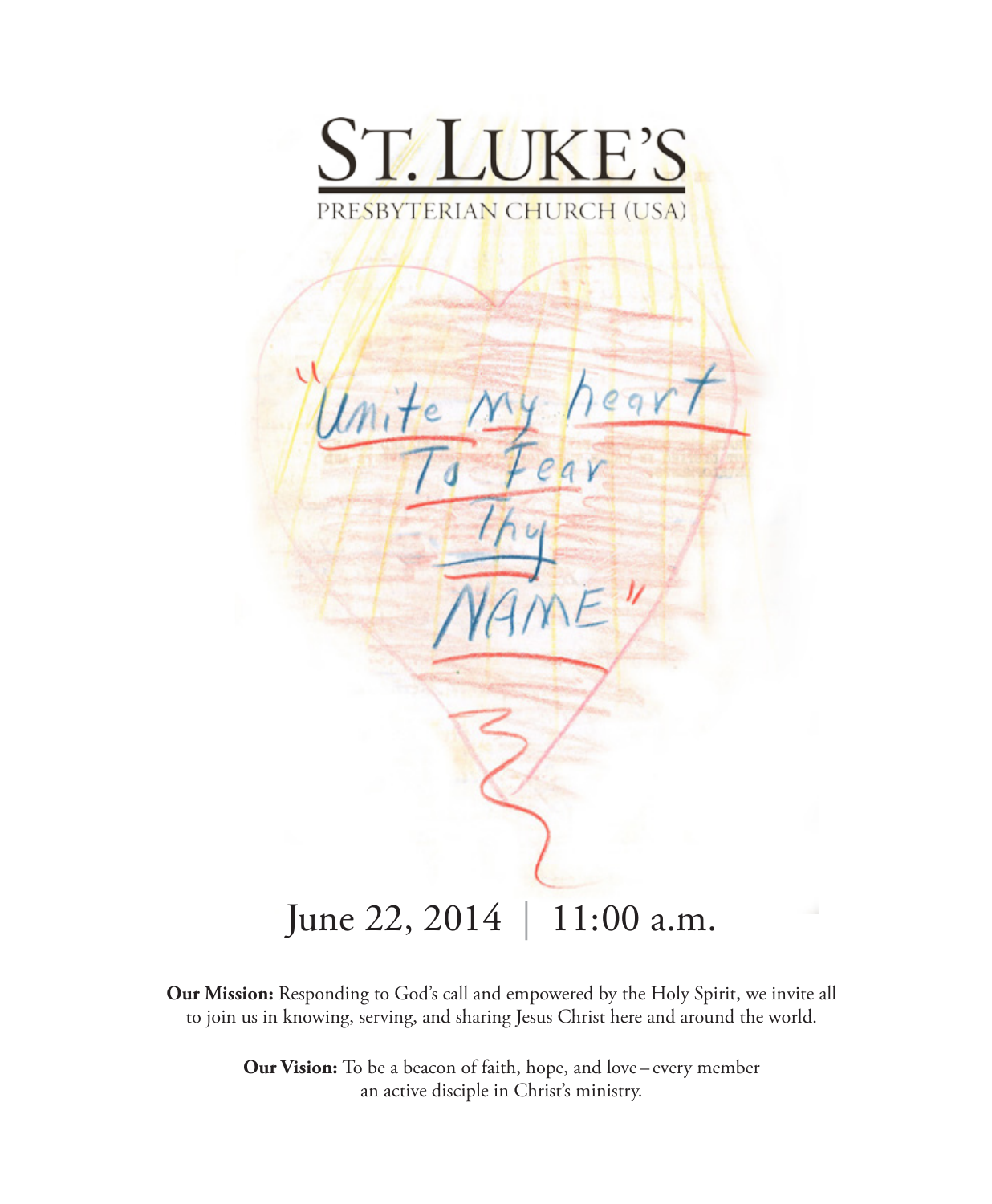

St. LUKE'S PRESBYTERIAN CHURCH (USA) 1978 Mt. Vernon Road Dunwoody, Georgia 30338-4617 770-393-1424 www.slpres.org

8:30 a.m. Chapel Communion Service 9:30 a.m. Sunday School 11:00 a.m. Sanctuary Worship Service *Nursery provided for all services and Sunday School*

> OFFICE HOURS' Mon. - Fri., 8:30 a.m. - 4:30 p.m.

Dr. Jason Whitener, Pastor Rev. Shannon Dill, Associate Pastor Rev. Phil Brown, Associate Pastor Dr. E. Moss Robertson, Pastor Emeritus



**That All May Worship:** St. Luke's strives to be a welcoming church for all. Assistive hearing devices, large print hymnals, large print bulletins and pew cushions are available. Please contact an usher for further assistance.

**Parents:** During the worship service, if necessary, the parlor is a comfortable place to be with your child and still see the service. Children's Worship Notebooks and activity sheets are available for all ages on the shelves in the Narthex (Sanctuary lobby). An usher can assist you.

For your convenience, there is a **Family Restroom** located in the hallway of the administrative offices, on the first floor, near the main lobby.

June 22, 2014 • 12th Sunday in Ordinary Time Liturgical Color: Green *Green is used to represent spiritual growth.* 

#### SERVING TODAY

| Nursery Supervisor  Maghan Cockrell   |
|---------------------------------------|
|                                       |
| GreetersSarah Caverhill, Shawn Hamlin |
| John & Edna Massey                    |
|                                       |
|                                       |
|                                       |

#### WELCOME, GUESTS!

We are delighted you are worshiping with us! As a guest, you are invited to:

- 1. During the **Celebration of Community**, please print the requested information on the Friendship Pad and pass the Friendship Pad down the pew.
- 2. After the worship service, please join Deacon Sandra Clay, Elder Wayne Radloff, and our Pastors in the Narthex (Sanctuary lobby). They will answer questions and provide you with a Guest Packet and a loaf of bread lovingly made by St. Luke's member, Cindy Nunez.
- 3. If you are interested in learning more about St. Luke's or are interested in joining, please contact Jason Whitener: jasonwhitener@slpres.org or 770-393-1424, ext. 223.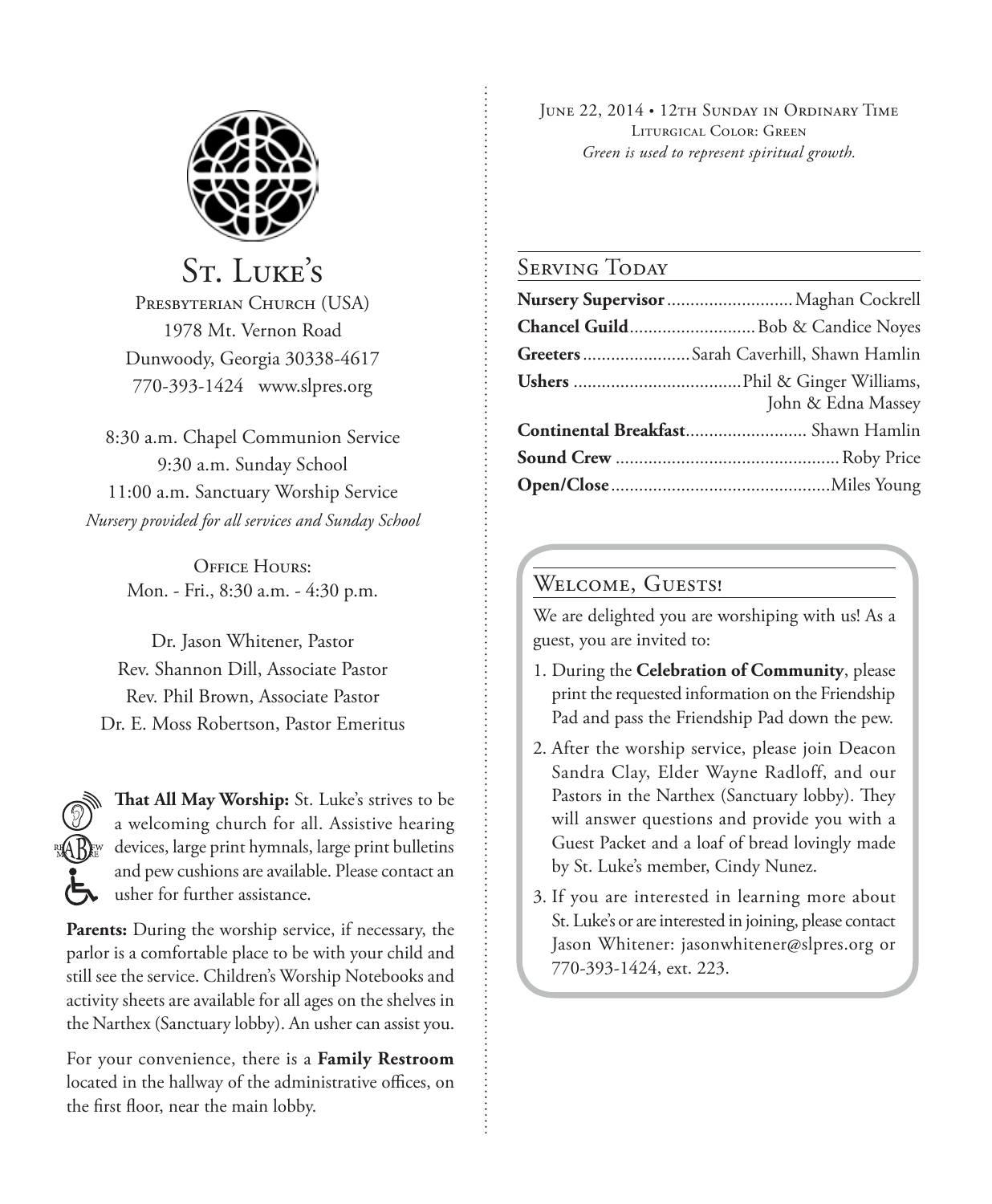## We Assemble in God's Name

## **In Preparation for Worship**

 You incline Your ear to hear us, O Lord, when we cry to You. You are a God of compassion Who gently cares for our needs in times of distress. In Christ You teach us Your ways that we may walk in Your truth. Your Spirit directs the way we shall go. As we discern Your word we hear how You are a God Who can be trusted. Through the years You have never forsaken those who called on Your name. Hear us now as we offer our praise and thanksgiving. May they be worthy of Your gracious care. Amen.

## **Gathering Prayer of Adoration** Jason Whitener

**Prelude** Brother James' Air / arr. Dale Wood

# **Call to Worship** Psalm 86

Leader: You are my God; be gracious to me, O Lord, for to You I cry all day long.

**People: For you, O Lord, are good and forgiving, abounding in steadfast love to all who call on You.**

Leader: For You are great and do wondrous things; You alone are God.

**People: Teach me your way, O Lord, that I may walk in your truth; unite my heart to fear Thy name.**

**All: Let us worship God!**

\* Hymn #260

**Hymn #260** A Mighty Fortress / EIN' FESTE BURG

**Celebration of Community Celebration of Community Shannon Dill** 

# **Invitation to Confession & Call to Prayer**  \*

Leader: The Lord be with you. **People: And also with you.** Leader: Let us pray.

# **Prayer of Confession**  \*

 **Gracious God, in Christ Jesus, have mercy upon us. We are not quick to proclaim Christ as our Savior. We have our own desires that demand our devotion. Other people have power over us that we dare not deny. We sometimes confuse Christ's will and our own. With compassion He suffers, aware of our plight. O God, hear our confession, and through Christ keep us upright. Amen.**

*\* Please stand*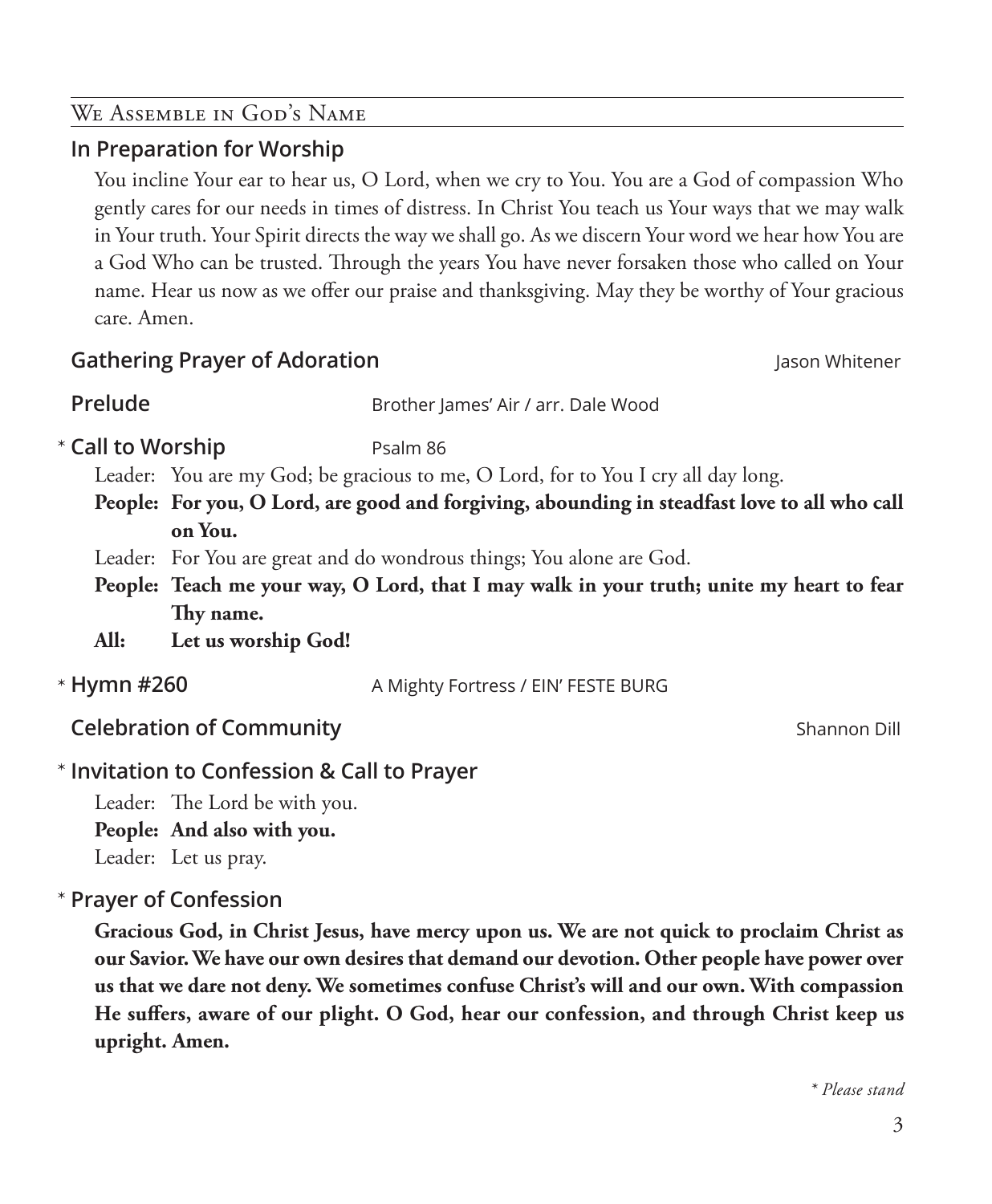# **Assurance of Forgiveness** \*

# **Gloria Patri** \*

 **Glory be to the Father, and to the Son, and to the Holy Ghost; As it was in the beginning, is now, and ever shall be, world without end. Amen. Amen.**

## WE HEAR GOD'S WORD PROCLAIMED

#### **Tell Us Our Story Jason Whitener**

 We always encourage children to remain in worship. However, we currently provide child care for infants through young elementary children in the event that families wish to use it. All classes meet in Sheppard Hall, which is located just across the garden.

# **Morning Prayer & The Lord's Prayer**

**on earth as it is in heaven. Give us this day our daily bread; and forgive us our debts, as we** 

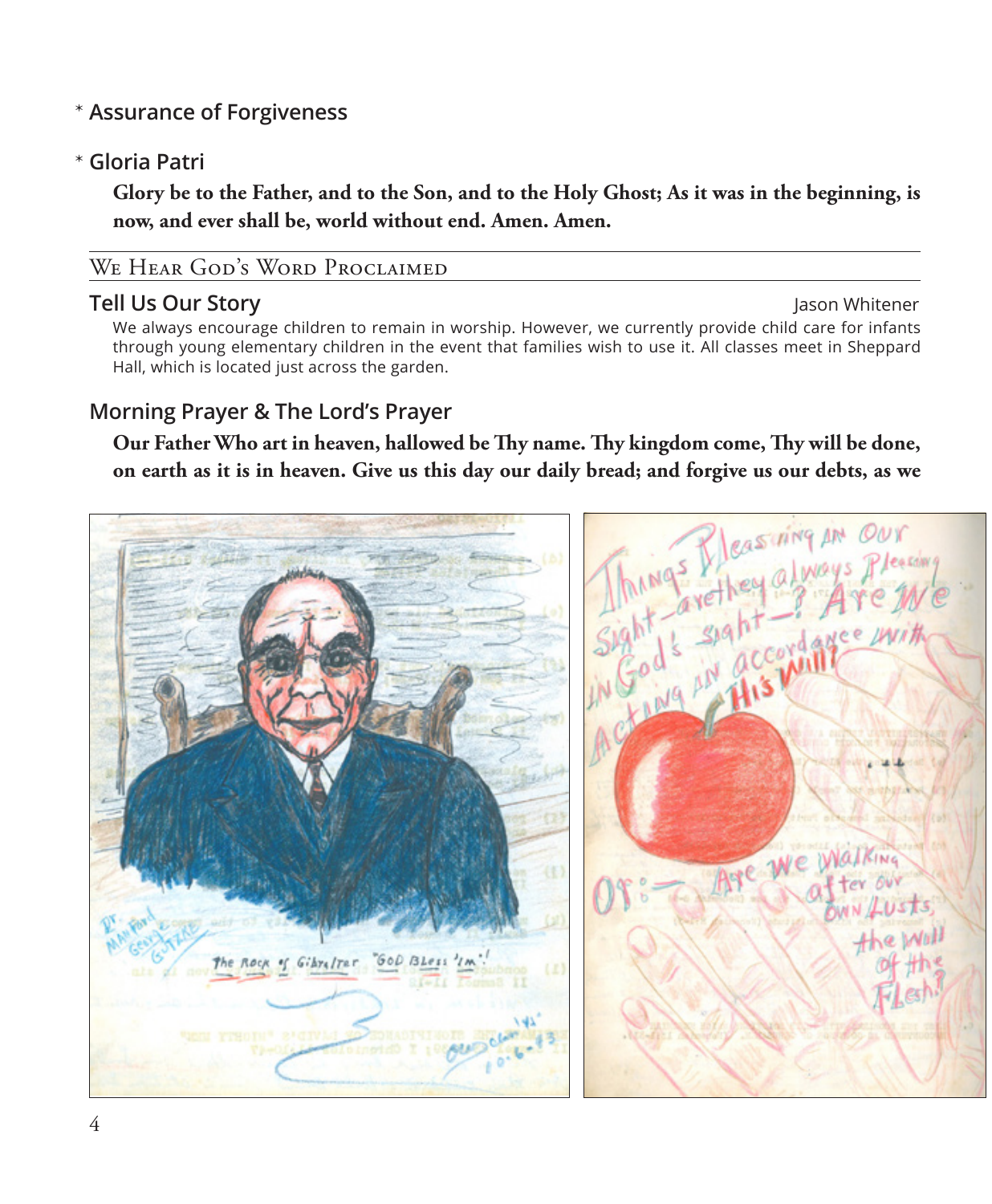## **forgive our debtors; and lead us not into temptation, but deliver us from evil. For Thine is the kingdom and the power and the glory, forever. Amen.**

| Psalm 86:1-12 / page 514         | David Wallace       |
|----------------------------------|---------------------|
|                                  |                     |
|                                  |                     |
| Tune for Trumpet / David Johnson | Josh Klein, Trumpet |
| 2 Timothy 3:14-4:4 / page 201    |                     |
|                                  |                     |
|                                  |                     |
| Leader: The Word of the Lord.    |                     |

**Sermon** Unite My Heart to Fear Thy Name Jason Whitener



"There are only two kinds of people in the end – those who say to God, 'Thy will be done,' and those to whom God says, in the end, 'Thy will be done.'" *From C.S. Lewis, The Great Divorce*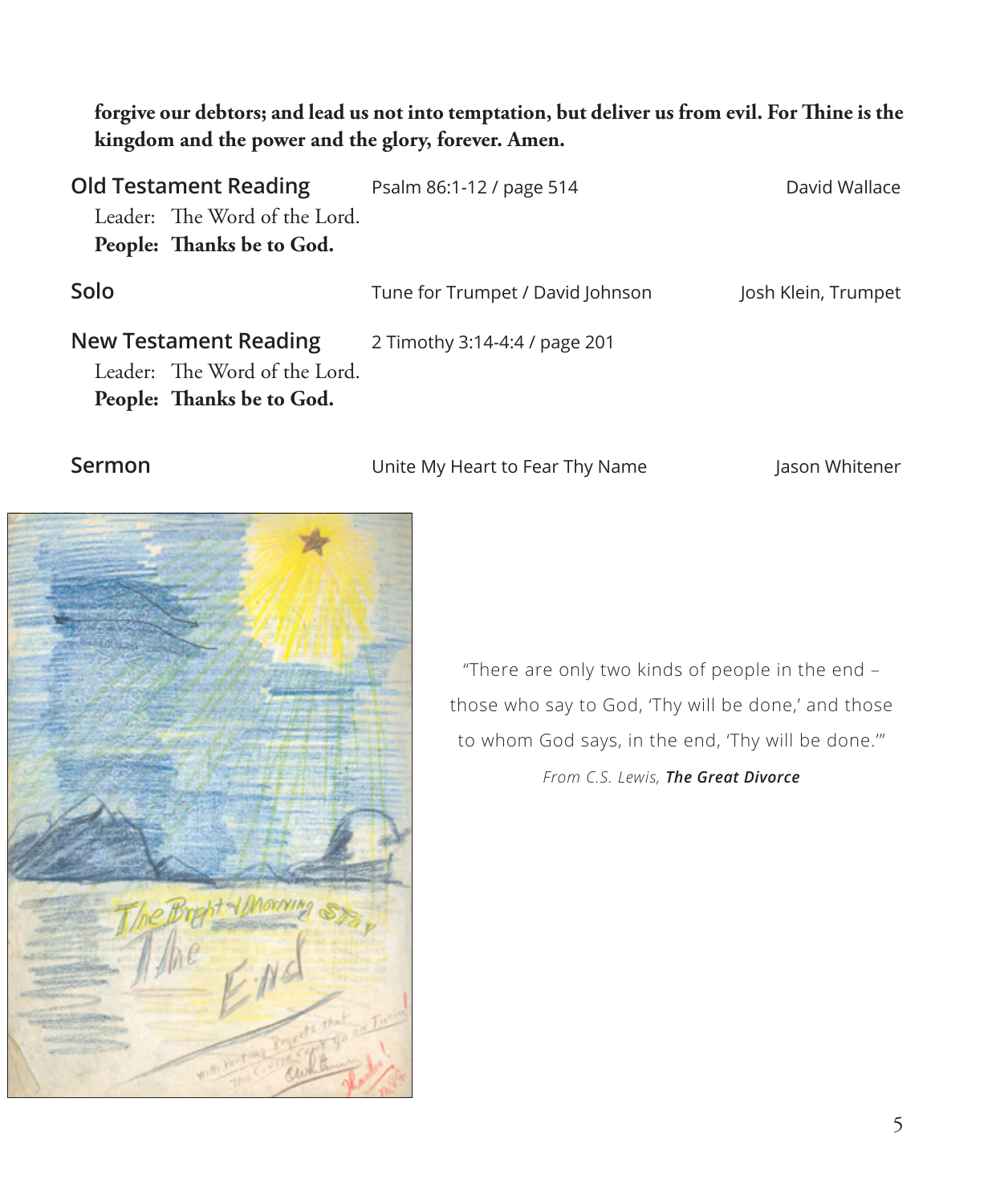## WE RESPOND TO GOD'S WORD

# \* **Affirmation of Faith** The Apostles' Creed

 **I believe in God the Father Almighty, Maker of heaven and earth, and in Jesus Christ His only Son our Lord; Who was conceived by the Holy Ghost, born of the Virgin Mary, suffered under Pontius Pilate, was crucified, dead, and buried; He descended into hell; the third day He rose again from the dead; He ascended into heaven, and sitteth on the right hand of God the Father Almighty; from thence He shall come to judge the quick and the dead. I believe in the Holy Ghost; the holy catholic church; the communion of saints; the forgiveness of sins; the resurrection of the body; and the life everlasting. Amen.**

**Offering & Offertory** Aria / Dale Wood

## \* **Doxology**

 **Praise God, from Whom all blessings flow; Praise Him, all creatures here below; Praise Him above ye heavenly host; Praise Father, Son and Holy Ghost. Amen.**

\* **Prayer of Dedication**

| WE GO IN GOD'S NAME |                                             |
|---------------------|---------------------------------------------|
| * Sending Hymn #376 | Love Divine, All Loves Excelling / HYFRYDOL |
| * Benediction       |                                             |
| * Postlude          | Be Thou My Vision / arr. Dale Wood          |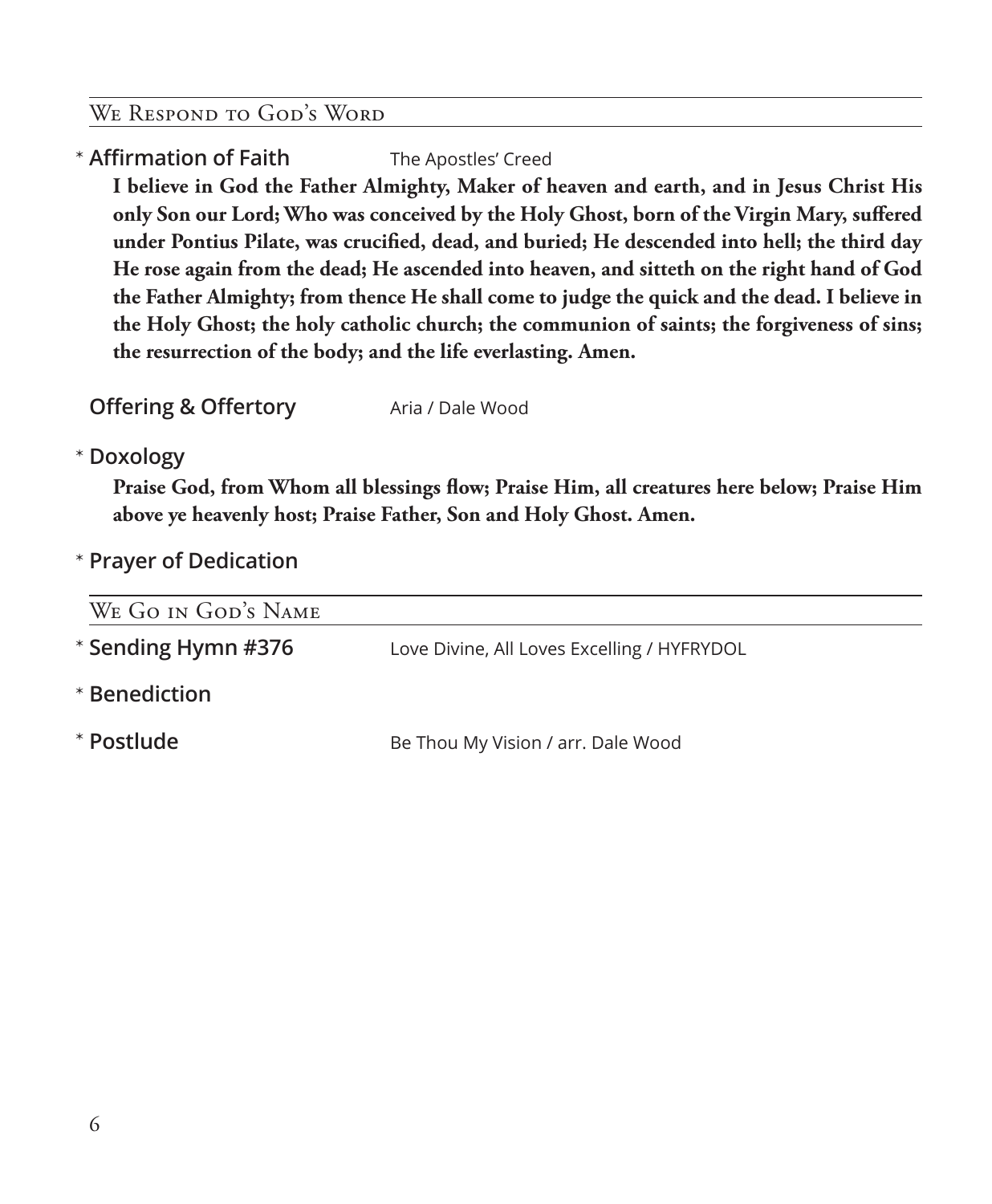# SERVE

**Helping Hands:** Could you use your time and talent to assist someone in the congregation? This ministry matches short term needs (like setting up a computer, driving a member to an appointment, helping change light bulbs) with available resources. If you'd like to help, contact Rebecca Strickland: rebstrick@gmail.com, 404.664.5392. If you need the Helping Hands team, contact your Deacon.

**Serve your church with your smile:** be a greeter! Please sign up on http://goo.gl/XtWrDn or contact Meg Wallace: megwallace24@gmail.com, 404.293.1328. **St. Luke's also needs ushers!** Questions? Contact John Tienken: 770.394.1104, tienkenj@gmail.com.

**Buy Some, Share One:** You can support local food pantries by buying an extra non-perishable item every time you go to the grocery store, and placing your donation in the carts in the main lobby. We alternate our donations monthly to the Interfaith Outreach Home (IOH) and Community Assistance Center (CAC). Your donations make a big difference!

**R.O.C.K. (Reaching Out Through Crocheting & Knitting):** Every Wed., 10 a.m. - noon in the Parlor. Men and women of any age and skill level are welcome to join us in making prayer shawls, layette sets, blankets, etc. for outreach projects.

**Prayer Ministry:** Our St. Luke's Prayer Ministry Team is involved in intercessory prayer (praying on behalf of others). If you would like to become a part of the Prayer Ministry Team, contact Paula Barbin: barbin@fulton.K12.ga.us , 678.297.9877.

**Get together for breakfast** here at St. Luke's every Sunday morning and welcome folks as they arrive. If you and your friends could furnish a continental breakfast, we will be glad to reimburse you. Please sign up on http://goo.gl/GevLpf or contact Meg Wallace: megwallace24@gmail.com, 404.293.1328.

**A new ministry!** If a member has been less active at church for a time, they often find it difficult to reengage. Whatever the circumstances, we want everyone to know that the door at St. Luke's is always open! Please contact Shannon Dill (shannondill@slpres.org) or Jim Giesler (jfgielser@ comcast.net) if you'd like to help members reconnect.

**Looking for a great way to serve your church family?** St. Luke's Meal Ministry provides meals for families or individuals who are recovering from a recent surgery or illness, suffering from the loss of a loved one, or celebrating the birth or adoption of a new baby. If you are interested in delivering a meal to a congregation member or would like more information, please contact Krissy Williams: bkcook71@yahoo.com.

**Family Promise: July 20-27.** Next month is another opportunity to host homeless children and their parents. The signup link is http://goo.gl/ aBn1ur (a direct link can be found in the weekly "Highlights" email). Thank you for all you do to show homeless families how St. Luke's members put faith into action! SLPC will be hosting a Family Promise training session. Stay tuned for date specifics. David King: 770.394.2742 or cardheel@ yahoo.com.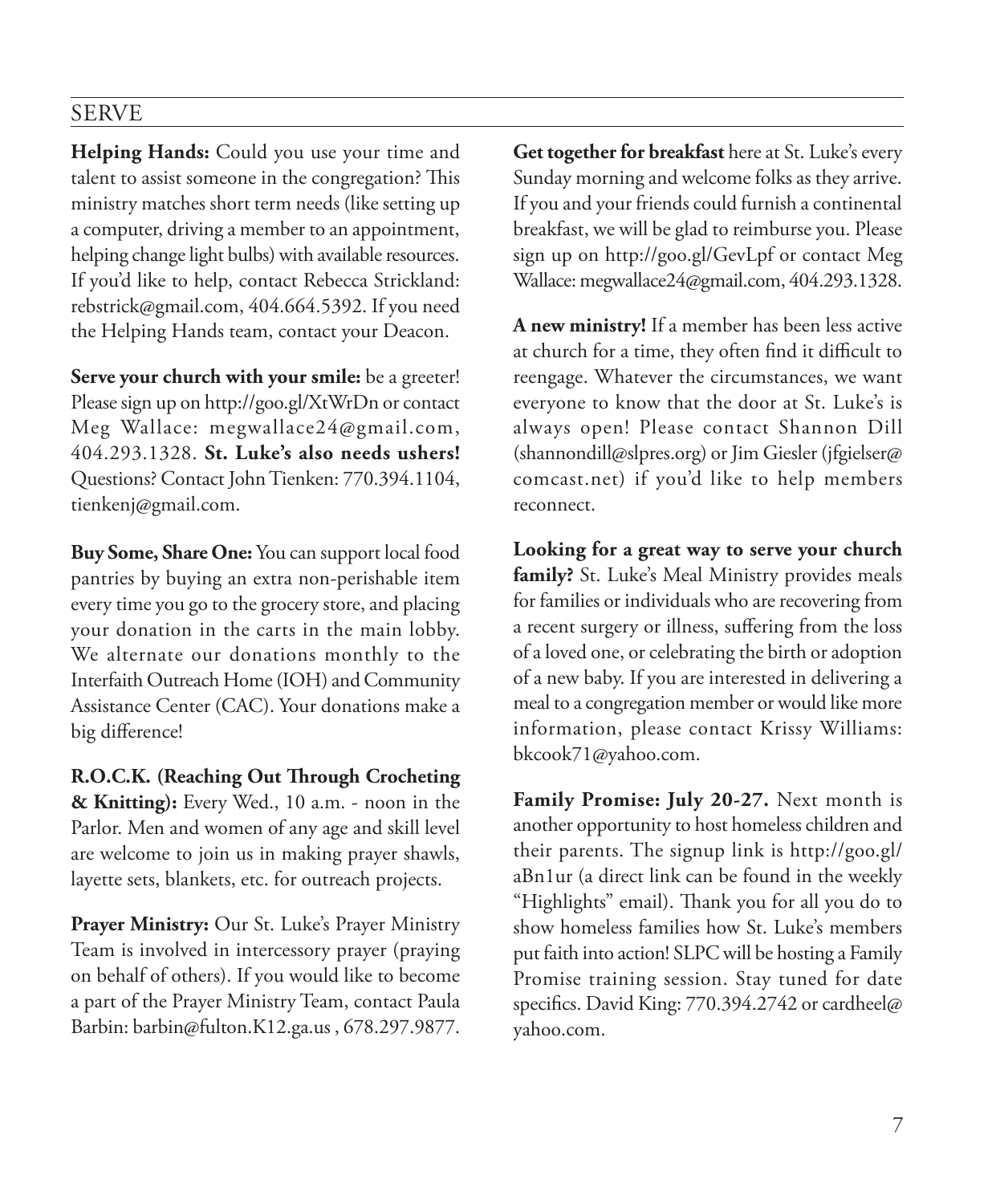## SHARE

**Calling All Elves!** Everyone is invited to the "Christmas in July" Float Decorating Party on **Sat., June 28th at 10am** in the church parking lot (Mount Vernon side). We will be painting the stable, stuffing the platform of the trailer, and putting tags on candy canes. All ages are welcome, but children must be accompanied and supervised by an adult. No childcare available. Please sign up in the lobby or contact Chris Wallace: clw7324@comcast.net or 770.395.7324. SAVE THE DATE and join us as we parade down Mount Vernon Road in this year's **Fourth of July** Parade.

**Summer Mom's Group** Don't let summertime keep you from Christian fellowship, fun and learning! Our popular Moms' Group will meet from 10-11 a.m. on June 25, July 9, July 16 and July 23. And since it's a group for Moms, we will offer child care and fun activities for the little ones. Come each week or just when you can, but we would appreciate reservations in advance for children. Contact Shannon Dill (shannondill@ slpres.org) for more information.

**July 6: Summer Sundaes are coming!** Every Sunday in July at 6:30 p.m., join the Fellowship Committee at St. Luke's for fellowship and ice cream sundaes!

**Did you know** you can give flowers for a Sunday worship service in memory or in honor of someone or for a special event? Sign up on the main lobby bulletin board; cost is \$80. Call Celeste Fischer: 404.434.8099 or Faye Cashwell: 770.409.1960.

**Christian Music Zumba** is a fun way to get fit! Thurs. in June: 7-8:00 p.m. \$6 per class. Contact Chris Wallace: clw7324@ comcast.net, 770.395.7324.

**Tai Chi** for strength, flexibility and balance: Tues. & Thurs. 12:30-1:30 p.m. \$10 per class. Contact Sam Evans: educcons@ aol.com, 678.650.2399.

**Through a generous church family member,** St. Luke's has created a scholarship for graduating seniors in the amount of \$2,500. This year, an additional \$2,500 scholarship is also available. The scholarships are open to children and grandchildren of St. Luke's members. If you are interested, you can pick up an application in the church office or contact Scholarship Chairman, Paula Barbin: 678.297.9877 or barbin@fulton.k12.ga.us. **The deadline for applications is June 30, 2014.**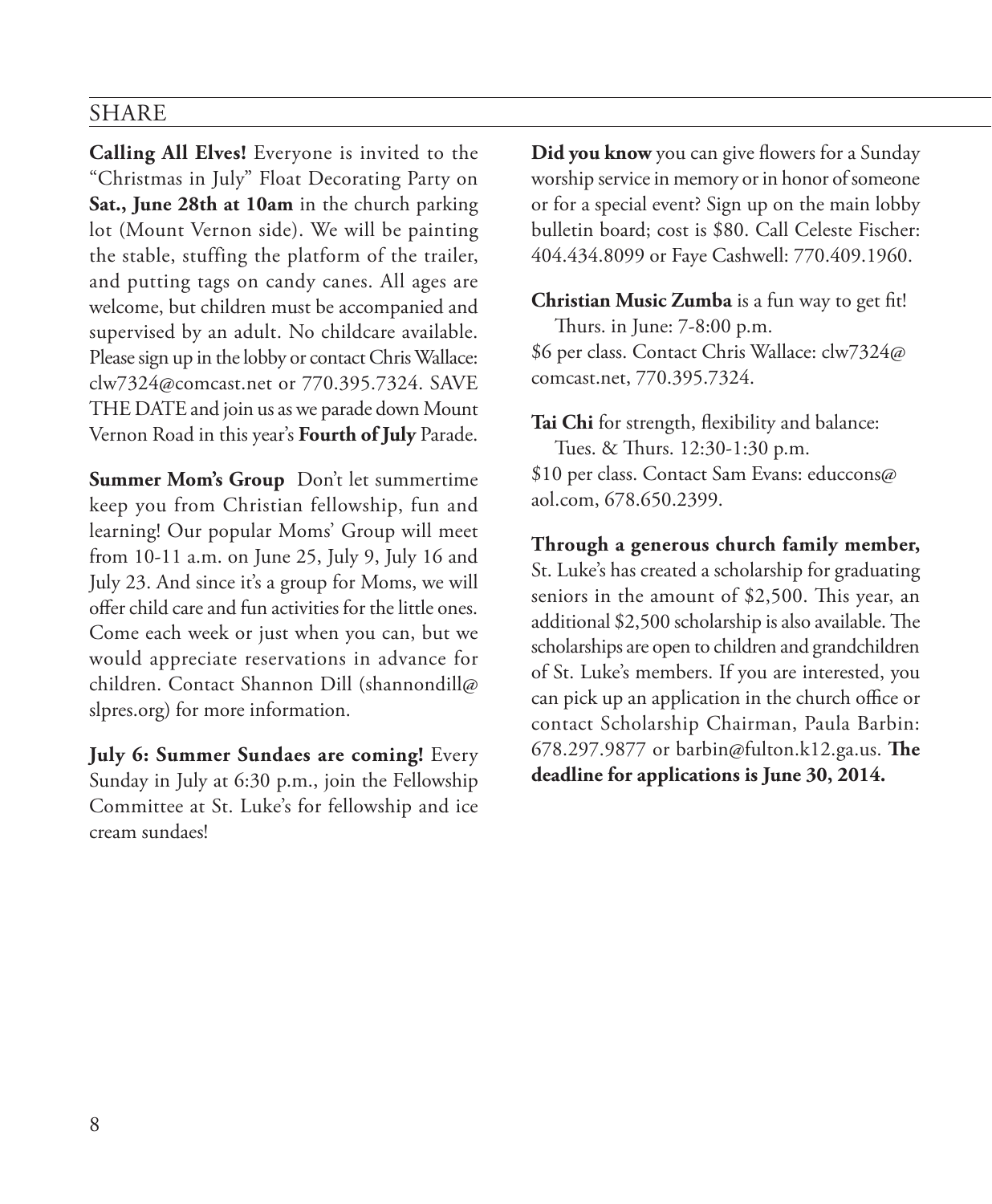**Electronic Giving Cards** are available in the back of the chapel or in the narthex of the sanctuary for members to place in the Offering plates so they can physically participate in that part of worship. The St. Luke's Finance Committee appreciates online contributions because it helps provide a more steady income flow throughout the year. Go to our website (www.slpres.org) and click on the "Giving" tab to find out more.

**Time for Summer Vacation Photos!** Each summer St. Luke's features vacation photos of our members and friends on the lobby screens, and we'd love to include you! Please send us a couple of your best vacation shots, preferably with **you** in the picture. Photos should be high quality jpeg format, but we can work with whatever you have. Email (robyprice@slpres.org) or drop off a thumb drive or disc at the office.

## **Summer Camps**

**July 28 - August 2**  Act Up! and the Missoula Children's Theatre Camp presents "The Pied Piper" (www.slpres.org)

**SporTots** at St. Luke's for the following weeks (sportots.com/slpres/):

| June 23 - 27   | June 30 - July 2 |
|----------------|------------------|
| July 7 - 11    | July 14 - 18     |
| August 4 - 8   | August 11 - 15   |
| August 18 - 22 | August 25 - 28   |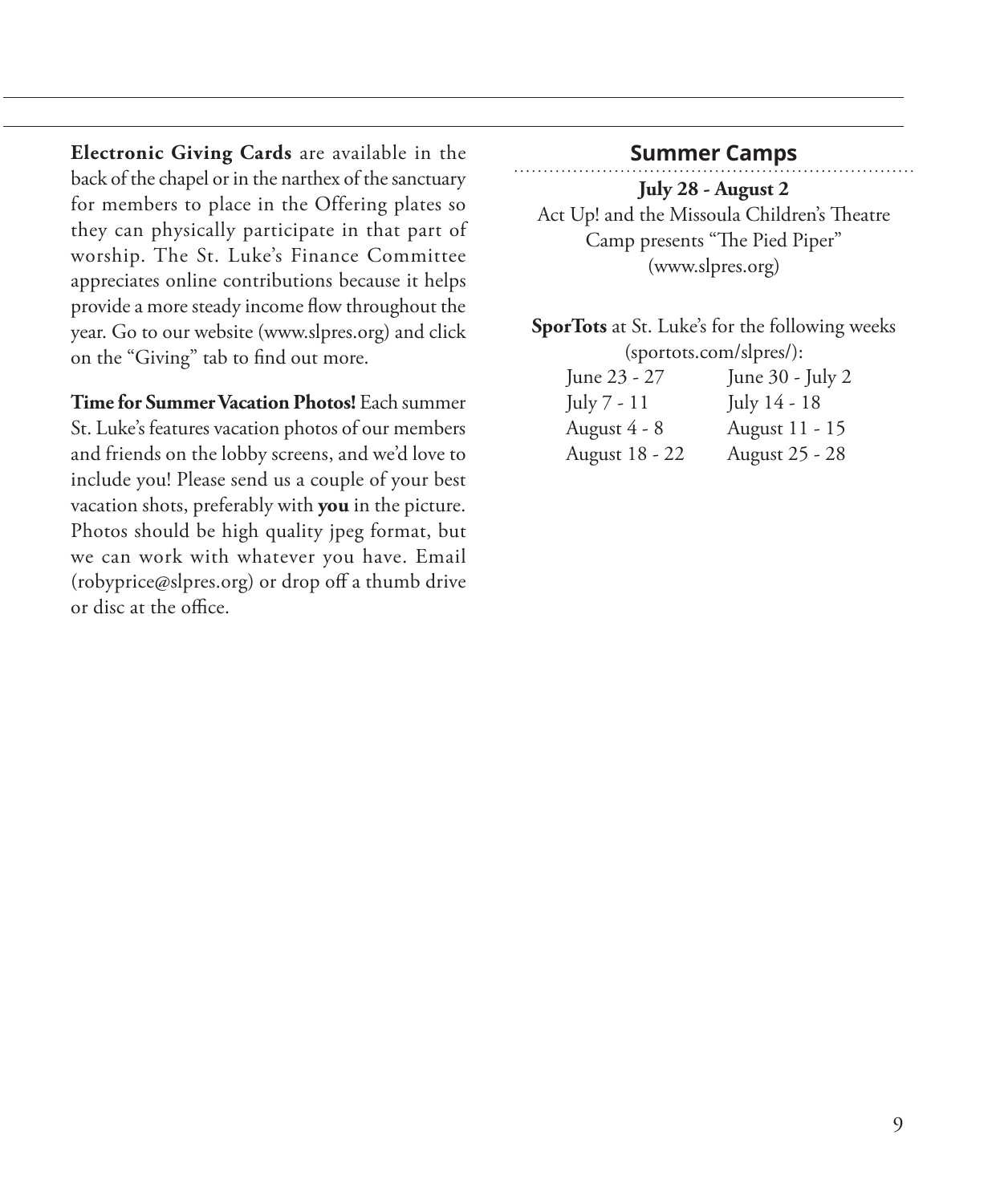## KNOW

We invite all "newer" members who would like to get to know other members of St. Luke's to join us on Sunday mornings from 9:30-10:30 a.m. in room 230. We will study *Making Sense of the Christian Faith,* through engaging conversation and exploration of the basic doctrines of the Christian faith. Please contact Shannon Dill (shannondill@slpres.org) with questions. Feel free to invite a friend!

**Friday Morning Men's Bible Study:** join us every Fri. for fellowship and Bible study from 6:40-8 a.m. in the Parlor with Dave Elkins.

# **Youth Connection (SLYC)**

Contact Phil Brown: philbrown@slpres.org, 770.393.1424 ext. 238

# **From the Choir Loft**

Contact Clair Maxwell: clairmaxwell@slpres.org, 770.393.1424 ext. 227

**Summer Music Sundays:** It's summer and the choirs are not singing, but music is needed at both the 8:30 and 11 a.m. services through Aug. 10. If you play an instrument in a band or orchestra, take lessons, or can't sing with the choirs during the year, this is your chance to share your gifts with the congregation– all singers and instrumentalists are welcome and appreciated! Contact Clair Maxwell.

**Pipe Organ Rebuilding:** We are very excited that our sanctuary organ is undergoing a significant rebuilding this summer, thanks to your financial support of the *Foundation for the Future* campaign. Robert Coulter Organbuilders of Atl. has developed an exciting (yet cost effective) design, including a complete renovation of the organ console from analog to digital. This will greatly enhance our sanctuary worship and ensure that our fine instrument continues playing well into the future. Stop by the organ and talk to Clair about the details any Sun. after 11:00 worship.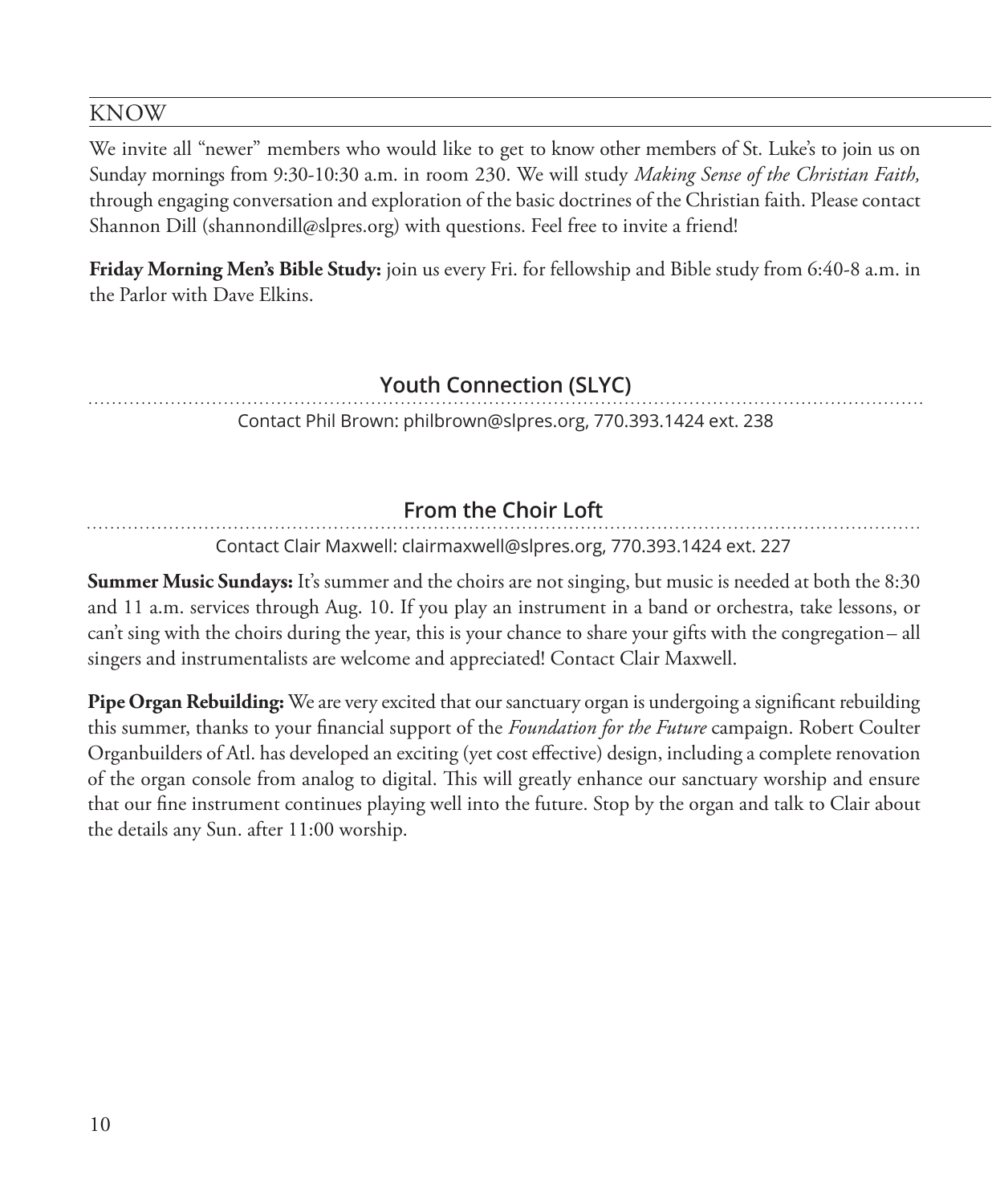# **Adult Sunday School (9:30-10:30 a.m.)**

Contact Shannon Dill: shannondill@slpres.org, 770.393.1424 ext. 229

**The Story of the Bible** (Room 145, The Parlor) Each Sun. includes a 30 min DVD lecture by Dr. Luke Timothy Johnson, followed by class discussion.

**F.I.N.C.H** (Room 203) *Animate Bible* series: It poses questions people really have, and then encourages participants to respond—answers aren't included!

**Seasons of the Spirit** (Room 231-233) A biblically-based discussion class following the revised common Lectionary.

**Faith Foundations** (Room 232) We are studying the Gospel of Matthew with emphasis on the Church as an earthly manifestation of the kingdom of God.

**Soul Food** (Room 235) Finding Sustenance for Faithful Living: Fellowship, study and discussion on a range of topics related to spirituality in our lives.

# **SPLASH! Children's Ministries**

Contact Catherine Anne Thomas: cathomas@slpres.org, 770.393.1424 ext. 228

**Weird Sunday Mornings in June and August, 9:30-10:30 a.m.** The "Amazing Animals" (three's, PreK, and K) will gather in Rm. 120 to explore the animals in some of our favorite Bible stories. First through fifth graders will gather in the Great Hall for "Weird Animal Games." Each of these classes will require **two adult volunteers each week.** If you can help, please sign up on http://goo.gl/uMnk0k and tell us which Sun. and which class, we'll do the rest!

**Starting July 6: Summer Sundaes are coming!** Every Sunday in July at 6:30 p.m., join the Fellowship Committee at St. Luke's for fellowship and ice cream sundaes!